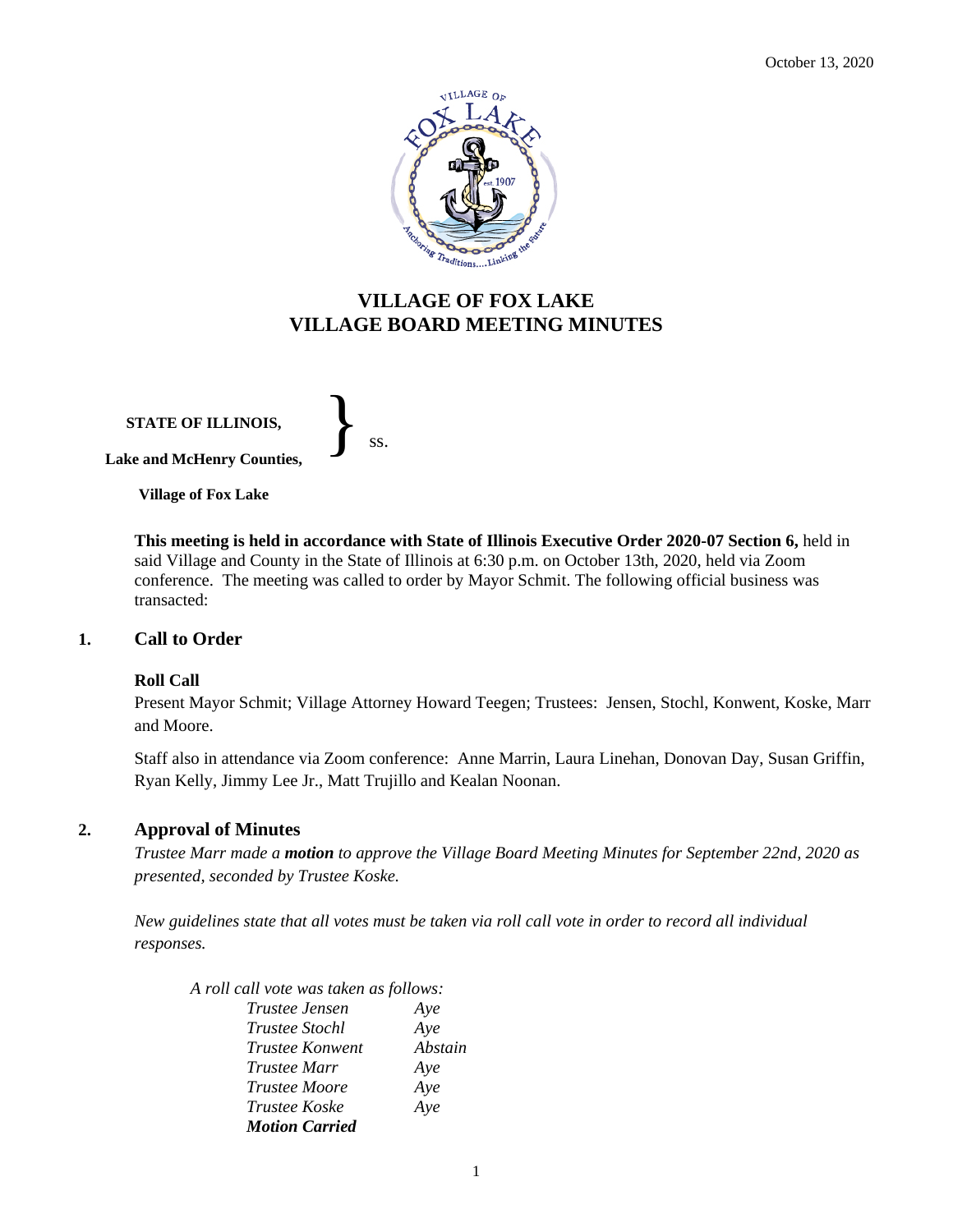## **3. Approval of the Warrant**

*Trustee Konwent made a motion to approve the Expenditures/Warrants/Transfers for October 13th, 2020 in the amount of \$1,297,726.60, Seconded by Trustee Marr.*

*Anne pointed out there were three weeks between meetings, so the warrant will be a large amount. There were a few electrical bills for large loads. There is also a typo: the General Fund is \$511,282.86, not the TIF Fund which is zero.*

## *A roll call vote was taken as follows: Trustee Jensen Aye*

| .   |
|-----|
| Aye |
| Aye |
| Aye |
| Aye |
| Aye |
|     |
|     |

## **4. Special Business (Appointments, Swearing In Ceremonies, Proclamations)**

## **A. Swearing in of Susan Griffin – Interim Finance Director / Treasurer**

*Susan Griffin was sworn in by the Village Clerk.*

## **5. Village President's Report**

## **A. Mobile Covid Testing Site**

*There will be a testing site at Grant High School from 9-5pm on Sunday. The Health Department wanted to do something in Western Lake County, so the high school will provide a site. They are asking for volunteers. Anyone looking to get tested can come by the school on Sunday.* 

## **6. Village Administrator's Report**

## **A. Halloween – Trick or Treat Discussion**

*Laura Linehan and Matt Trujillo presented options for the Board to consider and make a decision on Halloween. They showed a slide on what surrounding communities are doing in terms of trick or treating hours and rules.* 

*Option 1: Cancel Trick or Treating and no official hours will be posted.* 

*Option 2: Reduced Trick or Treating hours of 3pm-6pm and provide signage for resident's doors that show YES (green sign) or NO trick or treaters (red sign). The signs can be picked up at Village Hall, Lakefront Park or the Police Station. There will also be a link provided for residents to print their own. Porch lights can also be put on to show trick or treaters or welcome. Leave porch lights off for no trick or treaters.* 

*Whichever option is chosen by the Board, there will be social media blasts, as well as signs around town and on the Metra station board to get word out to Village residents. The Board voted on Option 2 – Trick or Treating from 3-6pm on October 31st .* 

## **7. Village Attorney Report**

*There is none.*

## **8. Village Treasurer's Report**

*There is none.*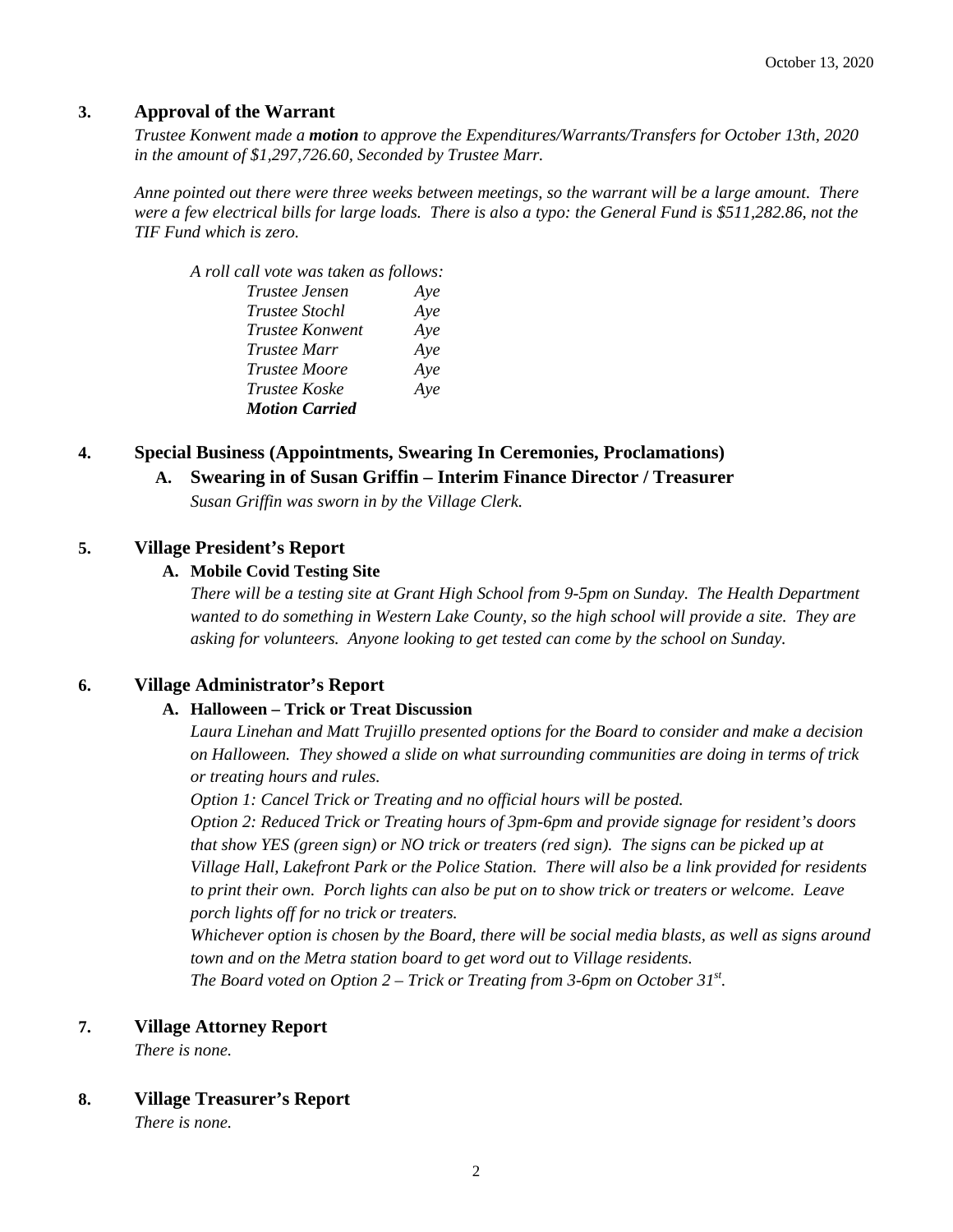## **9. Preliminary Audience Comments (on Agenda Items Only)**

*There are none.* 

## **10. Motion to Recess to Committee of the Whole Meeting**

*Trustee Konwent made a motion to recess to the Committee of the Whole, seconded by Trustee Jensen.* 

*A roll call vote was taken as follows: Trustee Jensen Aye*

| ттимее ленмен         | Ave |
|-----------------------|-----|
| <i>Trustee Stochl</i> | Aye |
| Trustee Konwent       | Aye |
| Trustee Marr          | Aye |
| <i>Trustee Moore</i>  | Aye |
| Trustee Koske         | Aye |
| <b>Motion Carried</b> |     |
|                       |     |

## **A. Strategic Planning Team Reports**

## **1. Strategic Planning Team Reports Attached** *The Mayor asked if anyone had comments or questions and there were none.*

## **11. New Business**

- **A.** Resolution 2020-R-55: A Resolution of Intent to Award the Contract for Construction of Phase II of the Village of Fox Lake North-South Water and Sewer Interconnect Project *Trine Construction was the low bidder at \$10,700,700. Trotter has reviewed the bid and determined it is a qualified bidder and fair bid.*
- **B.** Ordinance 2020-22: An Ordinance Authorizing Execution of the Second Amendment to the Exclusive Agreement Between the Village of Fox Lake and Redflex Traffic Systems, Inc. for Photo Red light Enforcement

*This agreement was 5 year agreement with two three year extensions. Chief Lee worked with Redflex to reduce the monthly fixed be to \$4,195. There is no fee if IDOT takes the camera out for maintenance or upgrade for more than 14 days. The revenue from these cameras was \$185K in 2018, \$228K in 2019 and \$214K so far this year. Trustee Moore asked if there has been any news out of Springfield to ban these cameras. Mayor hasn't heard anything from the Veto or Lame Duck sessions. He expects there will be a compromise where cameras will be allowed in places where it can be proven to be for safety purposes only.* 

- **C.** Ordinance 2020-23: An Ordinance Granting a Certain Variation from the Fence Ordinance of the Village of Fox Lake, Lake and McHenry Counties, Illinois, for a Fence to be Located at the Francisco Estrada Property at 254 Orchard Place Fox Lake, Illinois
	- 1. Discussion of Ordinance 2020-23

*Petitioner thought if everything was done right, no spacing between fences. Looking at it and reason for spacing is for traffic line of site. Staff is recommending granting the 4 foot board fence. Trustee Jensen said there is a place across the street with a 6 foot high stockade fence and there is more than 50% coverage so he understands there may be some confusion. He doesn't have an issue granting the variation. Trustee Stochl said there use to be pictures in the zoning book where the fence was located and the fence isn't located in an area that will cause a vision problem. He doesn't think granting a variance will set precedent and isn't a good idea. The Village should leave this as is and move on. Donovan said there aren't pictures in the current zoning ordinance. The ordinance states that if a yard is abutting a street, it needs a fence that's 50% open and no more four feet.* 

*Howard thinks no action may be a dangerous thing to do. The way to avoid confusion is to grant the variation so this particular fence is not in violation. Any future applicants for variances will*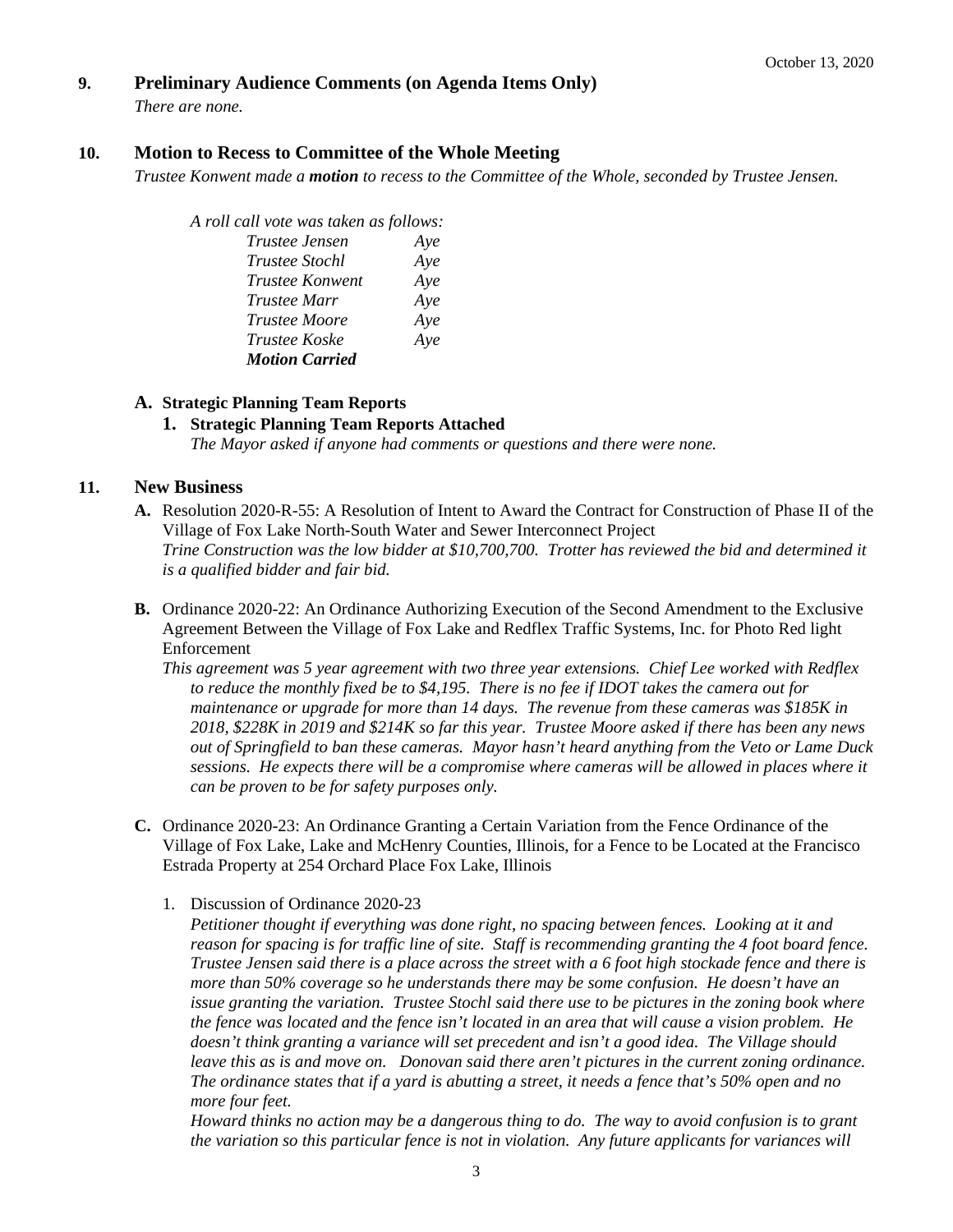have to have a public hearing. Granting one doesn't mean that all applications will be approved. *Right now, there is a violation issue and the owner is requesting a variation and it's a simple fix. The Board agrees to grant the variation and update the wording of the ordinance.* 

- 2. Public Hearing Regarding Ordinance 2020-23 *The Mayor asked for public comment and there are none.*
- **D.** A Motion to Approve the Raffle License Request from the American Legion Post 703 to Conduct a 50/50 Raffle Every Monday to Raise Money for their Establishment and Veterans and to Waive the Bond Requirement

## **12. Old Business**

*There is none.*

**13. Motion to Adjourn from Committee of the Whole and Reconvene Village Board Meeting** *Trustee Jensen made a motion to adjourn from Committee of the Whole and reconvene Village Board Meeting, seconded by Trustee Konwent. All were in favor. Motion carried.* 

> *A roll call vote was taken as follows: Trustee Jensen Aye Trustee Stochl Aye Trustee Konwent Aye Trustee Marr Aye Trustee Moore Aye Trustee Koske Aye Motion Carried*

## **14. Items to be Removed from Consent Agenda**

*There are none.*

## **15. Consent Agenda**

All items listed on the Consent Agenda are routine by the Village Board and will be enacted by one motion. There will be no separate discussion of these items unless a Trustee so requests, in which event the item will be removed from the general order of business and considered under the Approval of Exceptions.

## **A. Resolutions**

1. Resolution 2020-R-55: A Resolution of Intent to Award the Contract for Construction of Phase II of the Village of Fox Lake North-South Water and Sewer Interconnect Project

## **B. Ordinances**

- 1. Ordinance 2020-22: An Ordinance Authorizing Execution of the Second Amendment to the Exclusive Agreement Between the Village of Fox Lake and Redflex Traffic Systems, Inc. for Photo Red light Enforcement
- 2. Ordinance 2020-23: An Ordinance Granting a Certain Variation from the Fence Ordinance of the Village of Fox Lake, Lake and McHenry Counties, Illinois, for a Fence to be Located at the Francisco Estrada Property at 254 Orchard Place Fox Lake, Illinois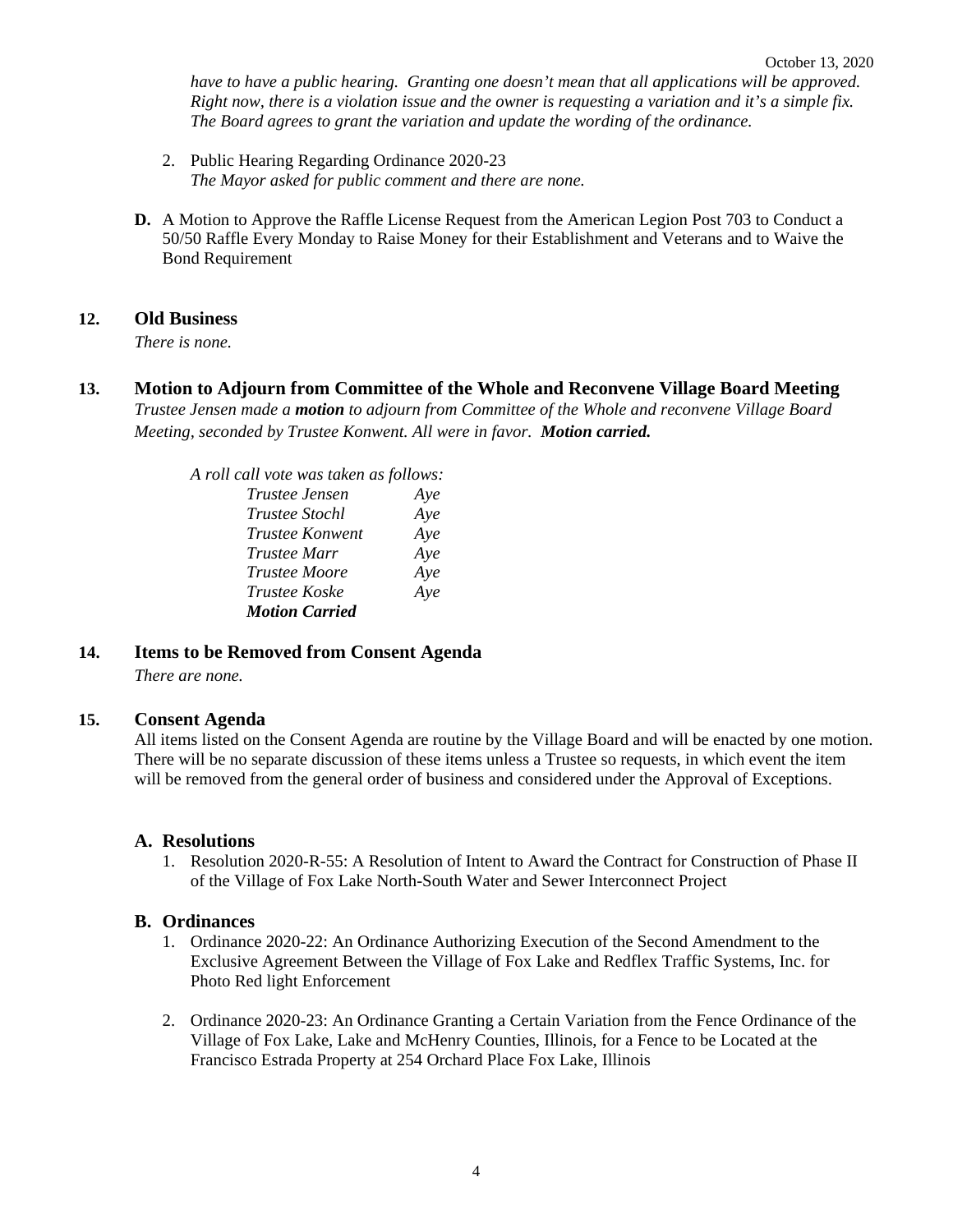## **C. Motions**

1. A Motion to Approve the Raffle License Request from the American Legion Post 703 to Conduct a 50/50 Raffle Every Monday to Raise Money for their Establishment and Veterans and to Waive the Bond Requirement

*Trustee Jensen made a motion to move that items, Resolutions A-1, Ordinances B 1-2 and Motions C-1 be established as the Consent Agenda for this meeting by unanimous vote, seconded by Trustee Moore.*

*A roll call vote was taken as follows:* 

| <i>Trustee Jensen</i> | Aye |
|-----------------------|-----|
| <i>Trustee Stochl</i> | Aye |
| Trustee Konwent       | Aye |
| <i>Trustee Marr</i>   | Aye |
| <i>Trustee Moore</i>  | Aye |
| <i>Trustee Koske</i>  | Aye |
| <b>Motion Carried</b> |     |

*Trustee Konwent made a motion that the consent agenda as established by the prior motion be passed, seconded by Trustee Jensen.*

*A roll call vote was taken as follows:* 

| <i>Trustee Jensen</i>  | Aye |
|------------------------|-----|
| <i>Trustee Stochl</i>  | Aye |
| <b>Trustee Konwent</b> | Aye |
| <i>Trustee Marr</i>    | Aye |
| <i>Trustee Moore</i>   | Aye |
| <i>Trustee Koske</i>   | Aye |
| <b>Motion Carried</b>  |     |

## **16. Approval of Exceptions**

*There is none.*

# **17. For the Good of the Order**

*There is none.*

## **18. Audience Comments**

*Ryan Kennedy from Kennedy Construction wanted to provide an update on the lawsuit with Fox Lake. He said the mediation wasn't successful. There is retainage on the project that was reduced from 5% to 2% and it is due on Thursday. The parties involved in the mediation wanted Scott Trotter present. Kennedy Construction was fine with that as long a Village Board member will be present. There was not a Village Board present for mediation. Ryan said he hoped a Board member could help bring this to a conclusion. Not knowing until a day before mediation that a Board member wouldn't be present was frustrating on his end. HE doesn't think things have been handled properly and he wants the issue resolved and it's important that everyone gets treated fairly. He wants to get paid for the contract and any requests from damages have been removed. He is open to talking and will answer questions under oath or in front of the Board. He has nothing to hide and will explain communication from Kennedy's side. Ryan said he's an open book and open for anyone who wants to reach out and talk.*